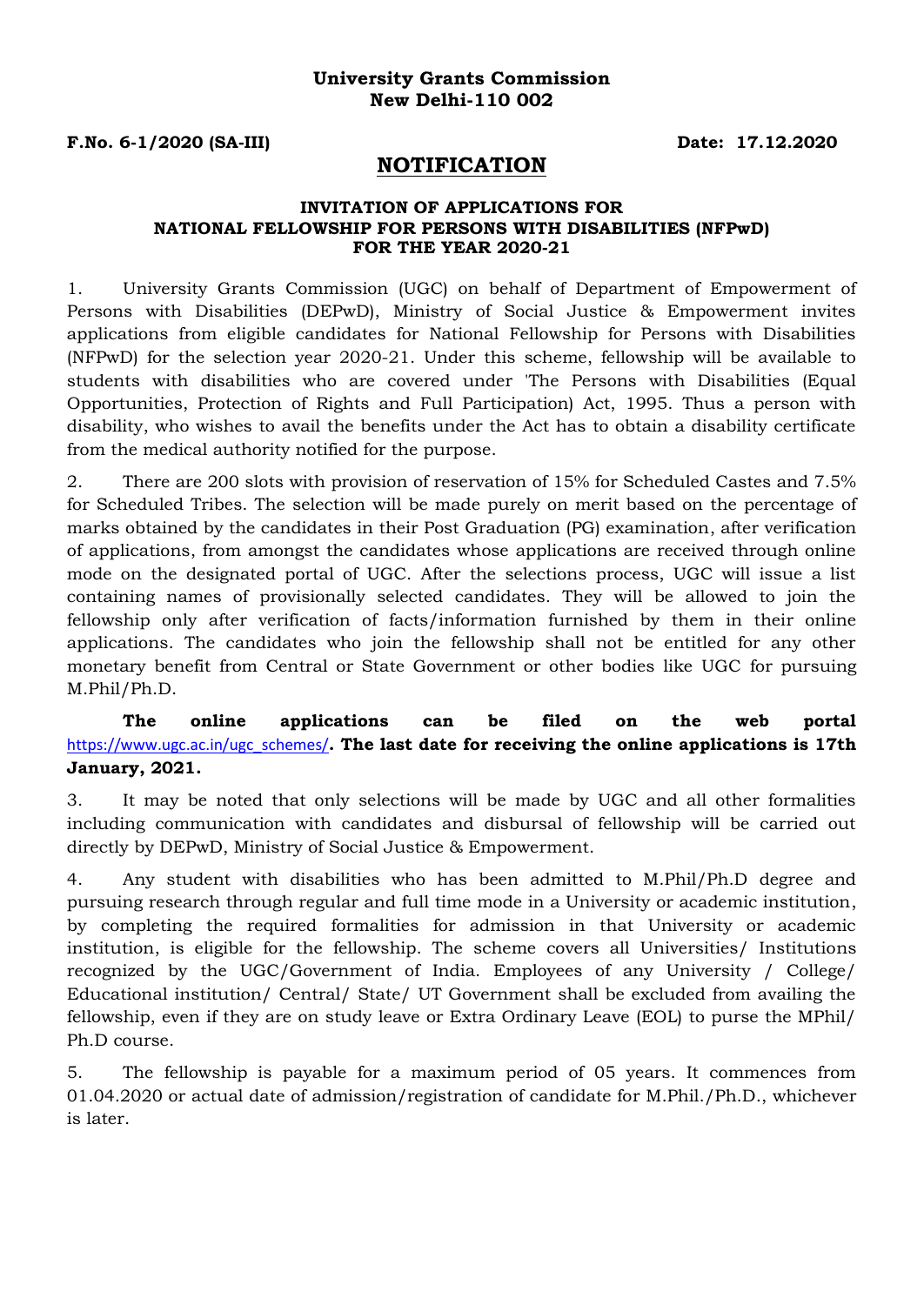# **6. DURATION OF FELLOWSHIP AND PAYMENT OF FELLOWSHIP:**

| <b>Name of the Course</b> | <b>Maximum duration</b>                                                                             |
|---------------------------|-----------------------------------------------------------------------------------------------------|
| M.Phil.                   | 2 years or submission of dissertation whichever is earlier                                          |
| $M.Phil. + Ph.D.$         | 5 years from commencement of Fellowship or till submission of<br>Ph.D. thesis, whichever is earlier |
| Ph.D.                     | 5 years or till submission of Ph.D. thesis, whichever is earlier                                    |

### **7. AMOUNT OF FELLOWSHIP:**

The rate of fellowship for JRF and SRF, under the scheme, is as under:-

| Fellowship                                                                      | $@Rs.31,000/-p.m.$ initial two year as JRF.<br>$@Rs.35,000/-p.m.$ for remaining tenure as SRF.       |
|---------------------------------------------------------------------------------|------------------------------------------------------------------------------------------------------|
| Contingency<br>(Humanities & Social<br>including<br>Sciences<br>Arts/Fine Arts) | $@Rs.10,000/-p.a.$ for initial two year (JRF)<br>@Rs.20,500/-p.a. for remaining tenure(SRF)          |
| Contingency<br>(Science,<br>& Technology)                                       | $@Rs.12,000/-p.a.$ initial two year (JRF)<br>Engineering @Rs.25,000/-p.a. for remaining tenure (SRF) |
| Escorts/Reader<br>assistance                                                    | $@Rs.2,000/$ - p.m. in case of candidates with physical and visual<br>disabilities.                  |
| <b>HRA</b>                                                                      | As per Govt. of India norms.                                                                         |

**Note:** After two years of fellowship, if the progress in the research work of the awardee is found satisfactory, his/her tenure will be extended for a further period of three years as Senior Research Fellow (SRF). The research work will be assessed by a three member assessment committee set up by the university. The Committee will consist of the Supervisor/Guide, Head of the Department and one outside expert in the subject. JRF may be terminated in case the progress of the candidate is not found satisfactory by the Committee. The SRF shall be sanctioned on year to year basis on the recommendation of the Supervisor of the candidate duly accepted/rejected by the Head of the Department and finally approved by the Vice Chancellor. The total period of award of JRF and SRF shall not exceed a period of five years.

### **8. HOUSE RENT ALLOWANCE:**

- (i) Suitable single-seated hostel accommodation may be provided to the candidates in the institutions. In such cases, the fellow is eligible to draw only hostel fees excluding mess, electricity, water charges, etc. A certificate to this effect is to be furnished through the Registrar/Director/Principal. HRA is not permissible for those candidates who are staying in Hostel accommodation.
- (ii) In case of non-availability of hostel accommodation, the fellow may be provided with single accommodation by the host institution. In such cases, the rent paid by the fellow on actual basis shall be reimbursed subject to the ceiling of HRA as per Govt. of India norms.
- (iii) If the fellow makes his/her own arrangements of accommodation, he/she may be entitled to draw HRA as per categorization of cities by the Govt. of India.